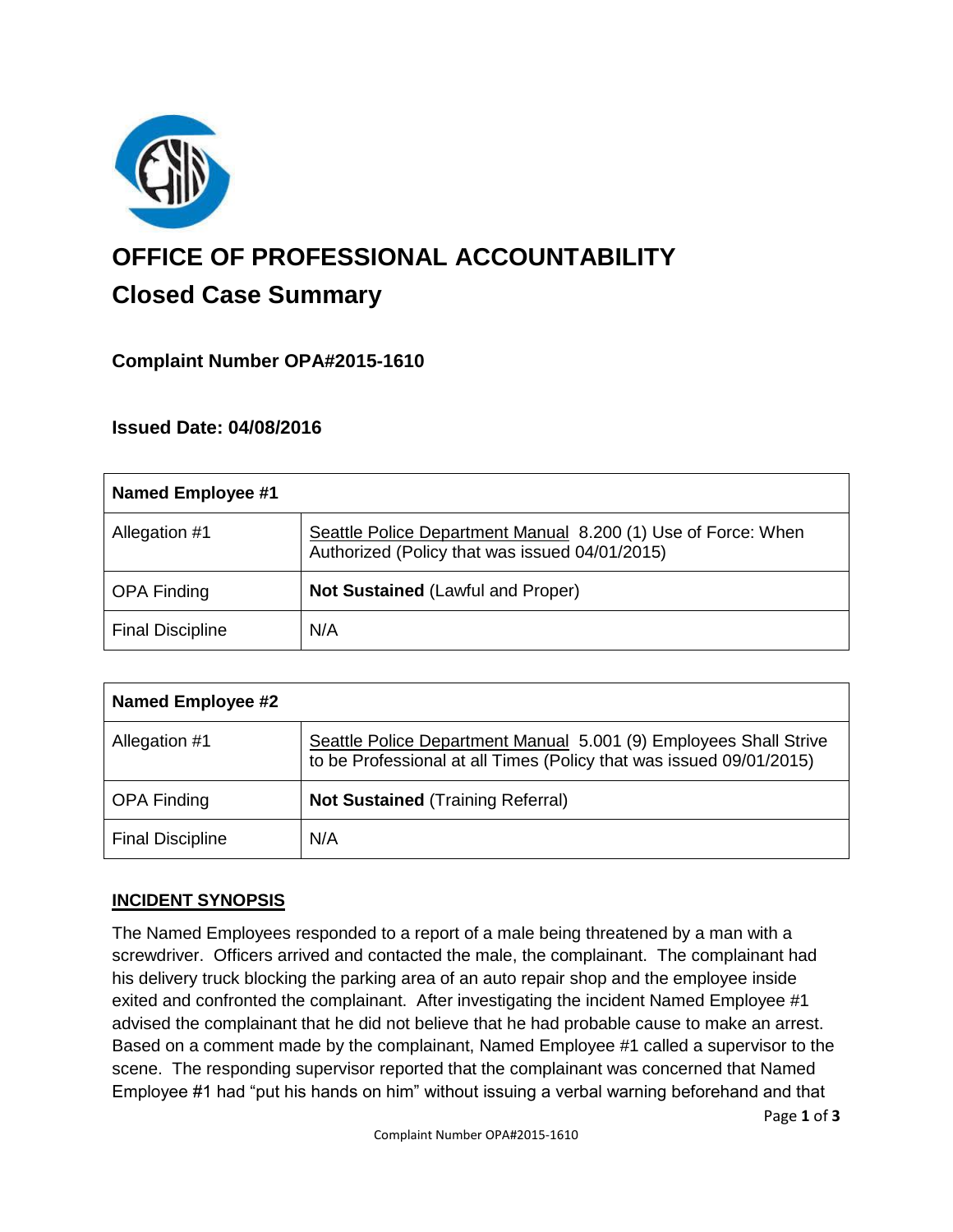Named Employee #2 used the word "barking" in their conversation. The complainant stated that if the officers wrote a letter of apology to him, then he wouldn't file a complaint. At the scene the complainant stated he was not sure if he wanted to file a complaint.

# **COMPLAINT**

The complainant alleged that Named Employee #1 used excessive, unwarranted force when he "put his hands on him" and that Named Employee #2 used the word "barking" during the conversation.

# **INVESTIGATION**

The OPA investigation included the following actions:

- 1. Review of the complaint
- 2. Search for and review of all relevant records and other evidence
- 3. Review of In-Car Video (ICV)
- 4. Interview of SPD employees

#### **ANALYSIS AND CONCLUSION**

Named Employee #1 used an open-palm touch to the complainant's shoulder together with a verbal command to keep the complainant a safe distance during a conversation in which the complainant appeared to be angry or upset. In-Car Video (ICV) of this contact supports the officer's characterization of this as *de-minimis* and non-reportable use of force. While this use of force was reasonable, necessary and proportional, it may not have generated the reaction it got from the complainant if Named Employee #1 had given the complainant a second or two to comply with his request to move back before making any physical contact with the complainant.

In speaking with the complainant, Named Employee #2 used the word "barking" to refer to the way in which the complainant was speaking to him. While there is no evidence to suggest that Named Employee #2 intended this to be derogatory, the complainant has reported to OPA he took it to mean that Named Employee #2 thought of him (the complainant) as a dog. "Barking" can be used in everyday speech to describe a certain style of human speech, but, as in this case, it can easily be misunderstood.

# **FINDINGS**

#### **Named Employee #1**

#### Allegation #1

The evidence supports that Named Employee #1 used force that was *de-minimis* and nonreportable. Therefore a finding of **Not Sustained** (Lawful and Proper) was issued for *Use of Force: When Authorized*.